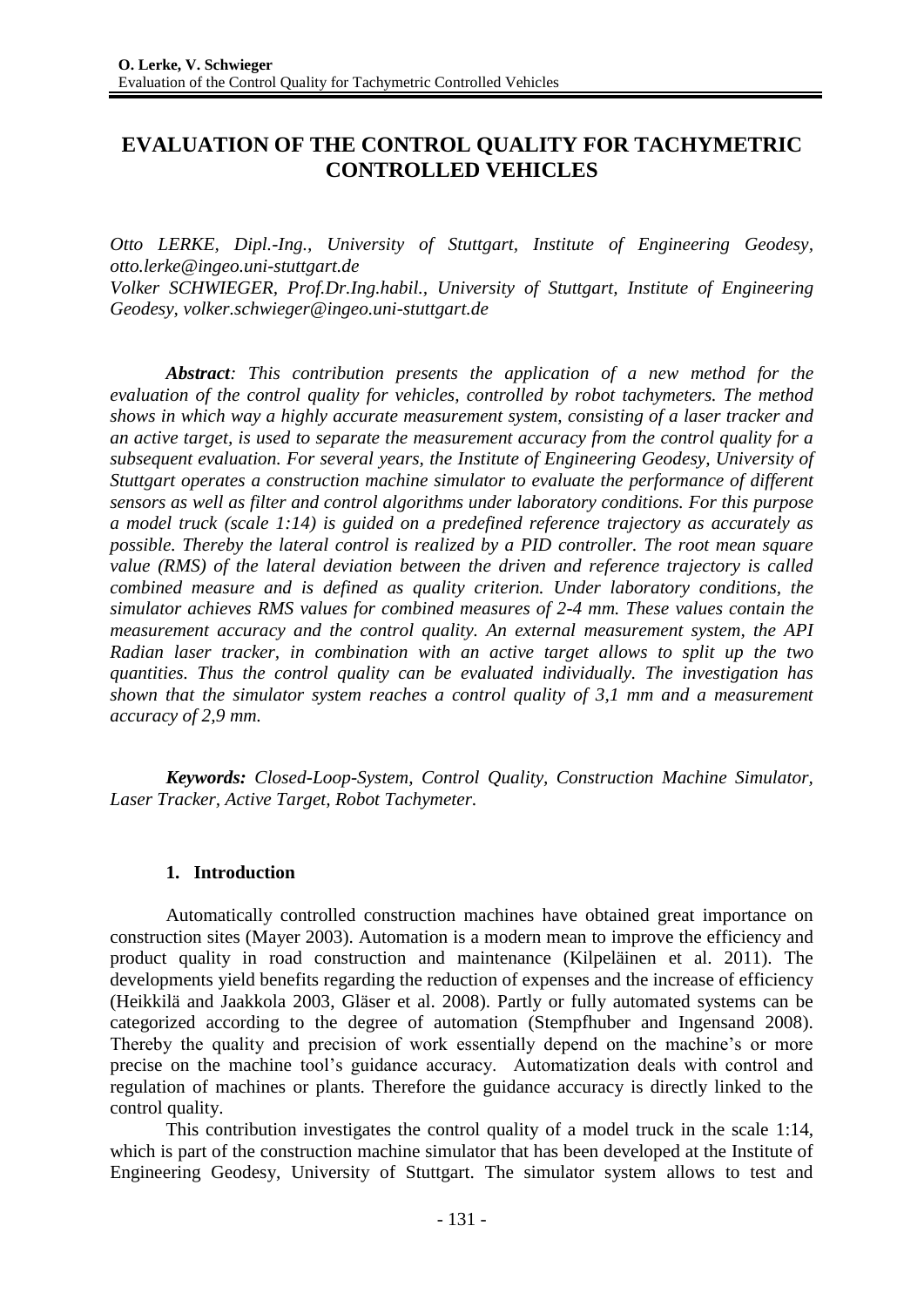evaluate the performance of different sensors or sensor combinations, as well as filter and control algorithms. The simulator in the present configuration is able to perform lateral control on the model truck, that moves automatically along a predefined reference trajectory. A robot tachymeter is the controlling sensor. For the evaluation a new method is introduced. The laser tracker API Radian is used in combination with an active target as an external measurement system. Transferred on real-life construction machines, the lateral control plays a role e.g. in curb- and gutter applications. In the past the separation of the control quality and the measurement accuracy has been conducted and described by Beetz (2012b). However, the technology consisting of laser tracker and active target was not available to the authors at that time.

# **2. Methodology**

# **2.1 Simulator Design and Current Configuration**

The IIGS simulator system comprises a control computer, a robot tachymeter Leica TCRP1201 in combination with a 360° prism GRZ101, an A/D converter, a remote control and the mentioned model truck.



Figure 1: Hardware components of the simulator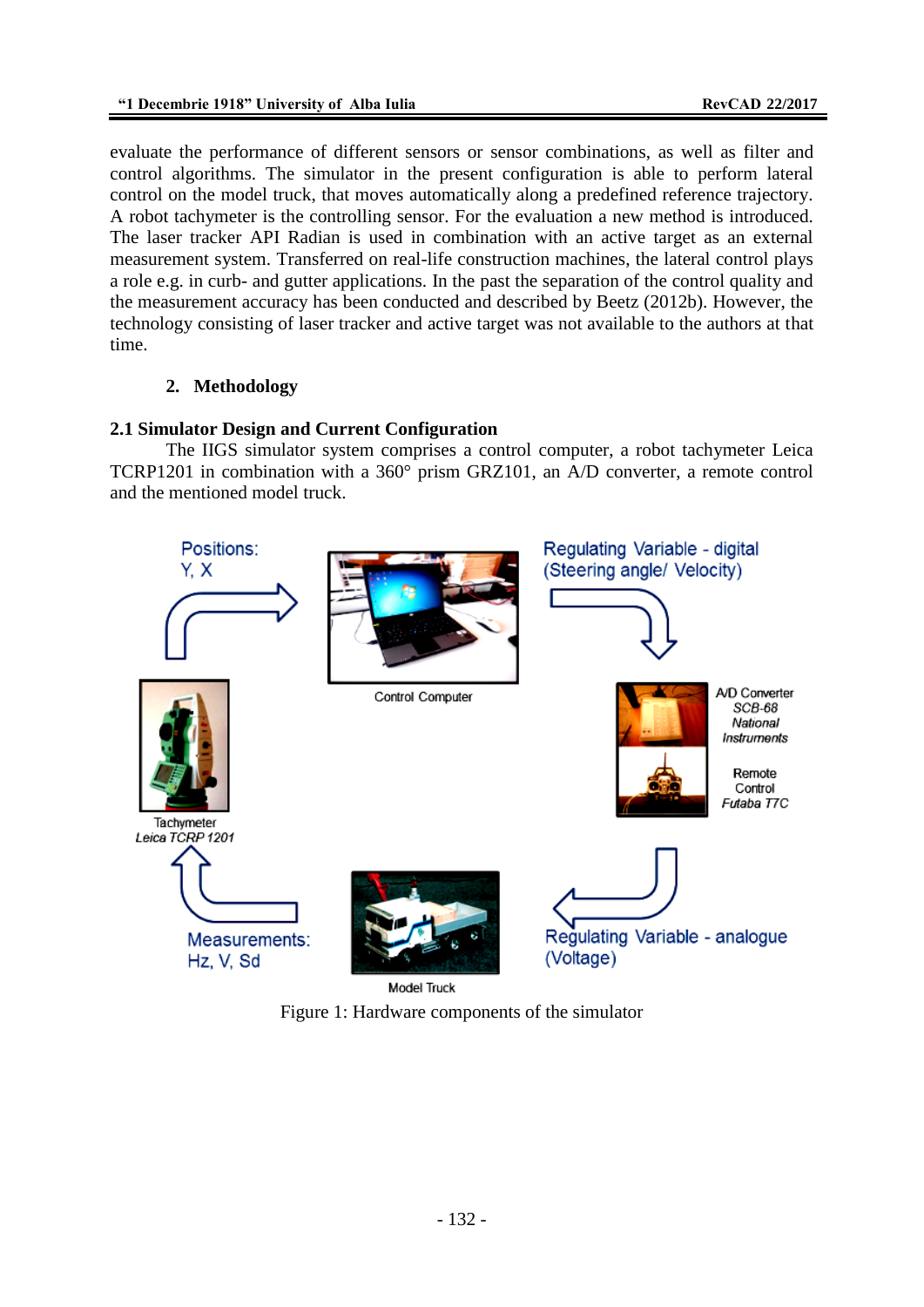

Figure 2: Closed-Loop-System

The control of the model truck is realized by a closed-loop-system. The scheme of the closed-loop-system is depicted in figure 2.

| Variable          | Meaning within Closed-Loop | Appropriate Simulator Item                                            |  |
|-------------------|----------------------------|-----------------------------------------------------------------------|--|
| w(t)              | reference variable         | reference trajectory                                                  |  |
| e(t)              | control deviation          | lateral deviation between reference<br>trajectory and actual position |  |
| u(t)              | regulating variable        | steering angle                                                        |  |
| $\overline{y(t)}$ | controlled variable        | position                                                              |  |

Table 1: Closed-Loop System Variables

The loop performs as follows: the tachymeter measures the position of the prism  $y(t)$ , mounted on the truck and sends it to the control computer. The computer calculates the perpendicular distance/ lateral deviation e(t) between the truck position and the reference trajectory. Based on this information, the algorithm calculates the best steering angle u(t) to get the truck back on the reference trajectory as fast as possible. This sequence is executed 8 to 10 times per second. This rate is mainly depending on the kinematic measurement ability of the used tachymeter. According to the instrument's data sheet the rate is between 8 and 10 Hertz (Leica, 2015b).

# **2.2 PID-Controller**

In the present investigation a PID-controller is used within the closed-loop system. The PID-controller consists of 3 base parts: proportional term, integral term and derivative term. Each term has a specific behaviour as well as specific advantages and disadvantages. Detailed information on controllers and their characteristics can be found in Busch (2012) or Mann et al. (2005). In the following the 3 base terms will be briefly summarized.

The proportional term is described by the following formula (Busch, 2012):

$$
\mathbf{x}_{\text{outP}} = \mathbf{K}_{\text{P}} \cdot \mathbf{x}_{\text{in}},\tag{1}
$$

 $K_{p}$  – proportional gain,  $x_{in}$  – input signal,

 $x_{\text{output}}$  – output signal.

The integral term is defined by the following expression (Busch, 2012):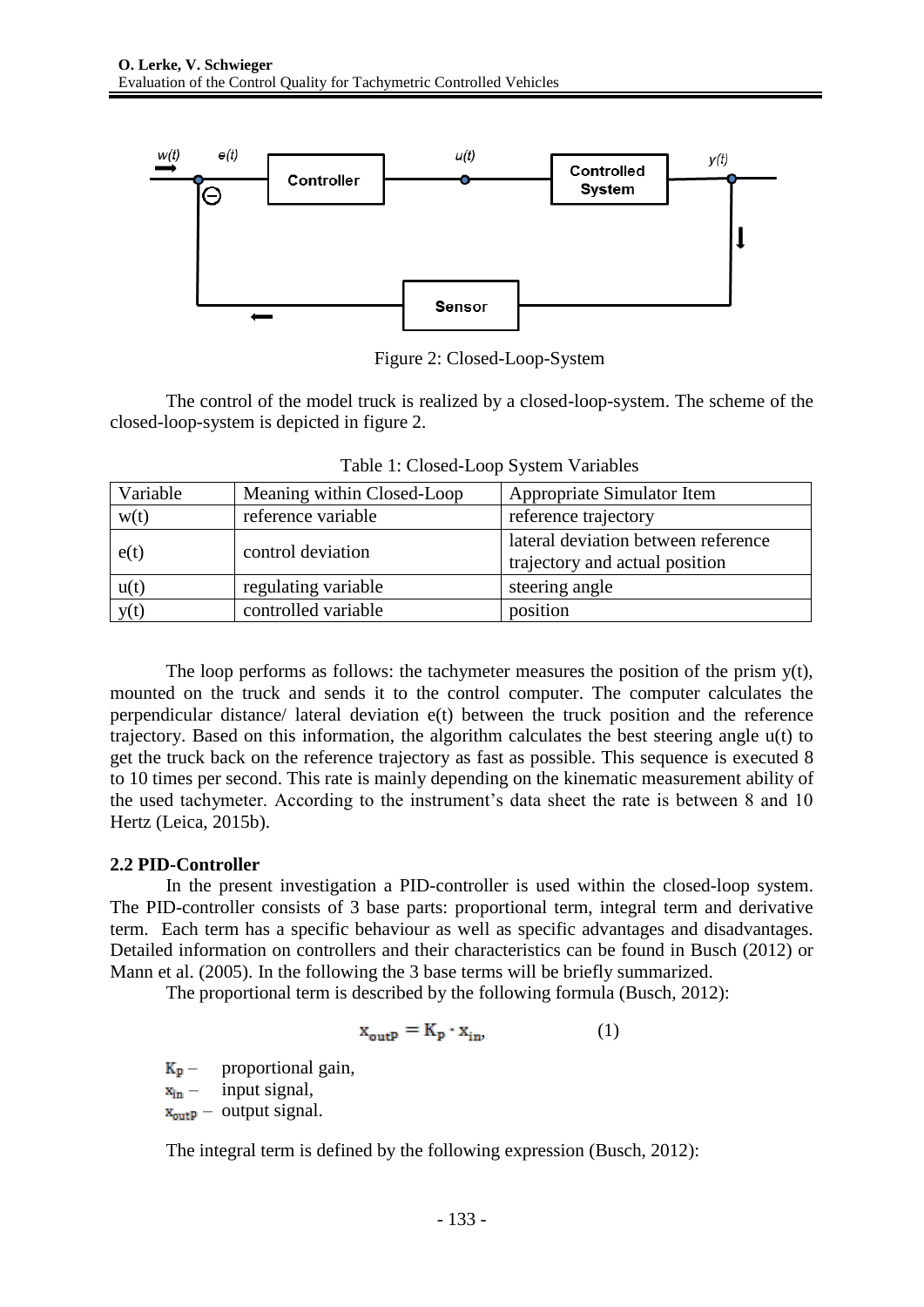$$
\mathbf{x}_{\text{outI}} = \mathbf{K}_{\text{I}} \cdot \mathbf{x}_{\text{in}} \cdot \Delta \mathbf{t} + \mathbf{x}_{\text{out0}} \tag{2}
$$

 $K_I$  – integral gain,

 $\Delta t$  – time difference between evaluation point and integration point

 $x_{\text{out0}}$  – initial value of the output.

The derivative term is expressed by the following equation (Busch, 2012):

$$
x_{\text{outD}} = K_{D} \cdot \frac{\Delta x_{\text{in}}}{\Delta t},\tag{3}
$$

 $K_{D}$  – derivative gain.

Furthermore the equation for the PID controller can be defined as a summation of the 3 base terms (Busch, 2012).

$$
x_{\text{outPID}} = x_{\text{outP}} + x_{\text{outI}} + x_{\text{outD}} \tag{4}
$$

Using the formulas  $(1)$ ,  $(2)$  and  $(3)$  and in consideration of formula  $(4)$ , the following definition of the PID output signal can be established:

$$
x_{\text{outPID}} = K_{p} \cdot x_{e} + K_{I} \cdot x_{e} \cdot \Delta t + x_{\text{out0}} + K_{D} \cdot \frac{x_{e}}{\Delta t}.
$$
 (5)

The output signal can also be described as a function of holdback time  $T_v$  and the reset time  $T_n$  (Busch, 2012). Thus the following equation for the PID output can be established:

$$
x_{\text{outPID}} = K_{\text{p}} \cdot \left( x_{\text{e}} + \frac{1}{T_{\text{n}}} \cdot x_{\text{e}} \cdot \Delta t + T_{\text{v}} \cdot \frac{\Delta x_{\text{e}}}{\Delta t} \right) + x_{\text{outO}} \tag{6}
$$

The PID controller combines the advantages of the individual base terms. Thus it complies with the requirements of high control speed and high accuracy. However, an optimal control performance can only be achieved by an exact tuning of the 3 parameters  $K_p$ ,  $K_l$ ,  $K_p$ , respectively  $K_p$ ,  $T_n$ ,  $T_v$ . This tuning can be realized by different methods, as e.g. approximation methods according to Chien, Hrones and Reswick (CHR). The CHR method is applicable if the parameters of the plant being controlled, are known. In case of unknown plant parameters the method of Ziegler and Nichols, which is based on controller stability limit, is better suited (Mann et al. 2005).

#### **2.3 Definition of Quality Parameters: Control Quality and Measurement Accuracy**

The minimization of  $e(t)$  within the system is carried out by the previously described PID controller. According to Busch (2012) the control quality mainly depends on the choice of the controller parameters and their alignment. It is defined as the remaining control deviation  $\Delta x$ . Further criteria are the overshooting range  $x_m$ ,, the rise time  $T_{an}$  and the settling time  $T_{\text{aus}}$ . Hypothetically  $\Delta x$  must reach zero, if using an ideal controller.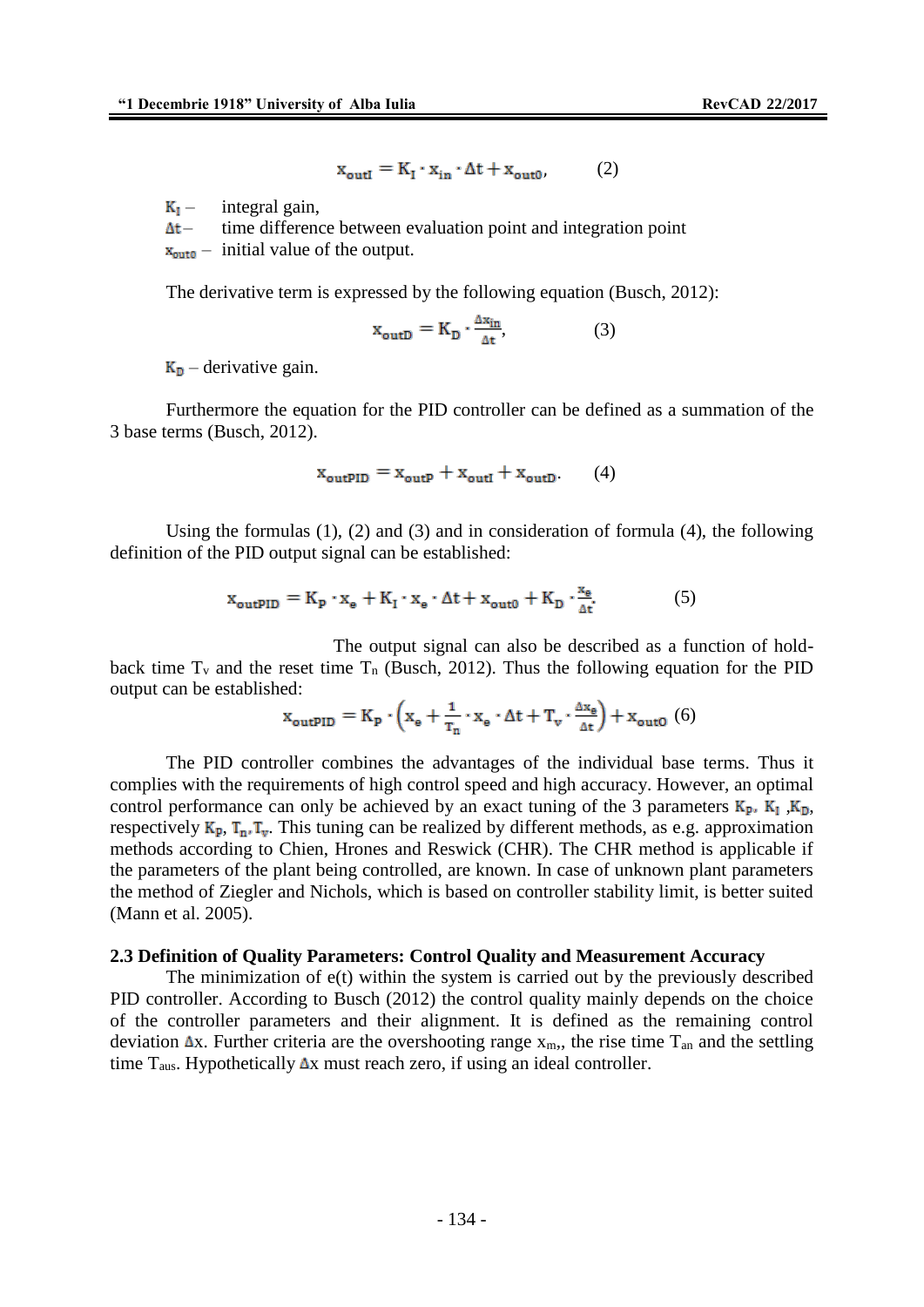

Figure 3: Overshooting range, rise- and settling time (Busch 2012)

Another definition of control quality is the root mean square (RMS) based on the quadratic ruled surface.



Figure 4: Quadratic ruled surface (Busch 2012)

Referring to figure 4 the following applies:

$$
A_{\text{total}} = A_1 + A_2 + \dots + A_n = \int_0^\infty |e| dt, \qquad (7)
$$

 $e$  – control deviation.

Mann et al. (2005) and Beetz (2012a) describe further steps of integration, discretization and normalization of the quadratic ruled surface to derive and define the quality criterion RMS as follows:

$$
RMS = \sqrt{\frac{\sum_{i=1}^{n} e_i^2}{n}},\tag{8}
$$

 $n$ – number of measurements.

Based on (8) the following relation can be stated: small lateral deviation results in small RMS and a high control quality.

According to Beetz (2012b) quality parameters can be derived by the consideration of the differences between the reference trajectory, the recorded tachymeter trajectory and the recorded laser tracker trajectory. Thus, the following specifications for quality parameters can be defined: the RMS between the reference trajectory and the recorded tachymeter trajectory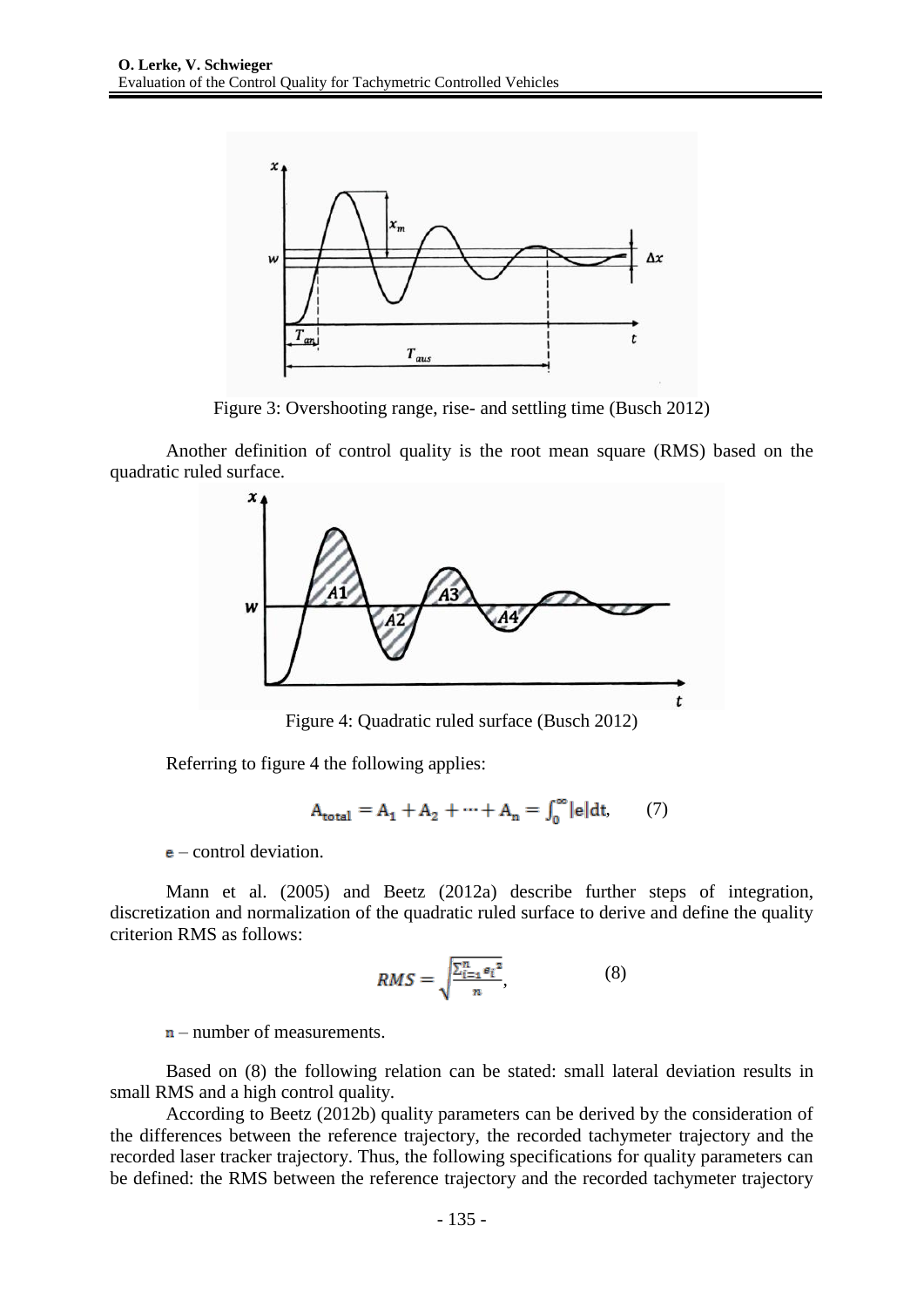is defined as combined measure, containing the control quality and the measurement accuracy, the RMS between the reference trajectory and the recorded laser tracker trajectory represents the control quality and the RMS between the tachymeter and the laser tracker trajectory represents the measurement accuracy.

#### **2.4 External Measurement System for Evaluation**

The introduction of an external measurement system should help to consider the closed-loop-system performance from an independent point of view. Such a system is the laser tracker API Radian in combination with an active target.

The distance measurement accuracy of the laser tracker is orders of magnitude better than that of the used robot tachymeter. The accuracy of the angle measurements is nearly the same. Table 2 gives an overview of the accuracies for both devices.



Figure 4: Laser Tracker API Radian and Active Target (Automated Precision Inc., 2014b)

| Table 2: Accuracies; *static mode; **kinematic mode; (Automated Precision Inc., |  |
|---------------------------------------------------------------------------------|--|
| 2014b), (Leica, 2015b)                                                          |  |

| $20110$ , (Leica, $20190$ ) |                  |                                 |  |  |
|-----------------------------|------------------|---------------------------------|--|--|
|                             | Leica TCRP       | <b>API</b> Radian               |  |  |
|                             | 1201             | Laser Tracker                   |  |  |
| Angle                       | $\approx$ 5 µm/m | $\approx$ 3,5 µm/m              |  |  |
| Distan                      | $2mm+2ppm*$      | $10 \mu m$ or 5ppm <sup>*</sup> |  |  |
| $5mm+2ppm*$<br>ce           |                  | $10 \mu m$ or                   |  |  |
|                             | $\ast$           | $10$ ppm $**$                   |  |  |

The active target has the ability to permanently align with the tracker's laser beam and thus always keep the line of sight, independently of platform's orientation. The mechanical realization of the alignment is based on two servo actuators for setting the horizontal and vertical directions. Detailed description on the functionality of the active target are not published by the manufacturer. However articles by Horst and von Gösseln (2012) as well as Kyle (2008) give some ideas and presenting different approaches on the alignment functionality. Horst and von Gösseln (2012) designate prerequisites that are necessary for the orientation determination of the prism, namely the knowledge about the prism's position and its orientation relatively to the laser tracker. Methods for generating these information are based on GPS measurements, compass and signal strength measurements by directional antennas. Kyle (2008) describes an optical approach for the determination of the orientation of the active target for indoor scenarios. This method is based on the use of a pinhole reflector and a CCD-array. Thereby a part of the incident laser ray passes the pinhole reflector and hits the CCD-array. The  $x,y$  – coordinate of the CCD, which was encountered by the ray, is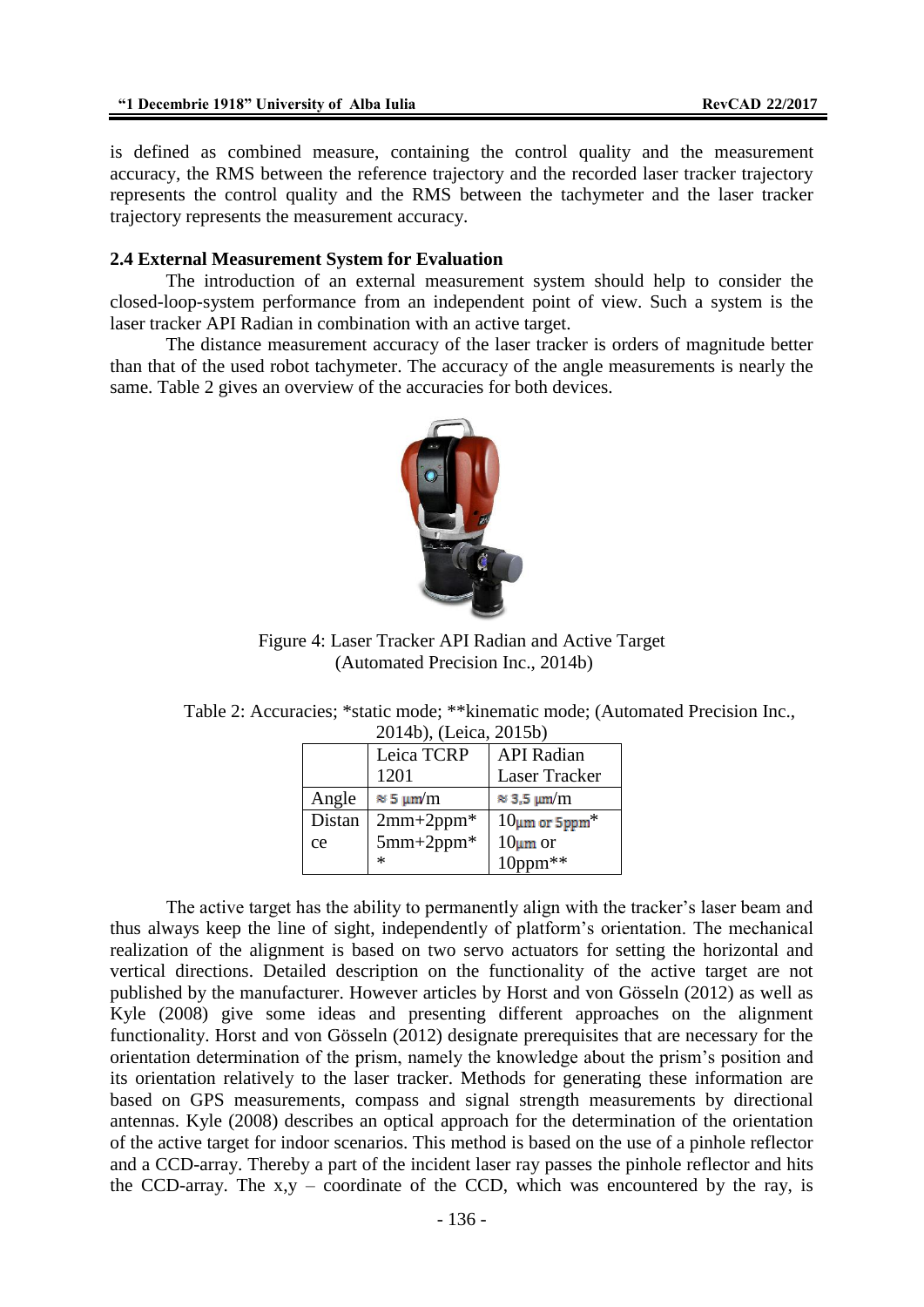depending on the direction of the emitted light source. Hereby the position of the reflector, as well as the coordinate system of the laser tracker are known, respectively can be determined or measured directly (Kyle, 2008).

## **2.5 Measuring Setup and Test Scenarios**

The principal measurement setup is depicted in Figure 5. Two different trajectories in the shape of an "oval" and an "eight" were driven. Both trajectories contain route design elements, like clothoides, circle arcs and straights. A PID controller, with empirically determined parameters, has been used. The data acquisition mode of the laser tracker was set to temporal discretization with a rate of 10 Hertz. The tracker was run simultaneously to the closed-loop of the tachymeter and vehicle operations.



Figure 5: Measurement Setup

In total two laps per scenario were driven. To avoid influences of the initial transient oscillation of the vehicle on the results in the first round, the evaluation only considers the second lap. The two test scenarios are summarized in Figure 6.

| <b>Test Environment</b>                       | Scenario 1                                                      | Scenario 2          |  |
|-----------------------------------------------|-----------------------------------------------------------------|---------------------|--|
|                                               | .Oval'                                                          | ,Eight <sup>"</sup> |  |
| Trajectory                                    | 죄통 칅종<br>$\bar{z}/\bar{\tilde{z}}$<br>$rac{36}{2}$<br>요리        |                     |  |
| Controller                                    | PID Controller $K_p = 25$ , $T_n = 0.15$ min, $T_v = 0.001$ min |                     |  |
| Velocity of the Model Truck                   | approx. $10 \frac{cm}{m}$                                       |                     |  |
| Interface between<br>Tachymeter and Simulator | Leica MGUIDE                                                    |                     |  |
| Laser Tracker Data<br><b>Acquisition Mode</b> | ADM, temporal discretization, 10 Hz                             |                     |  |

Figure 6: Test Environment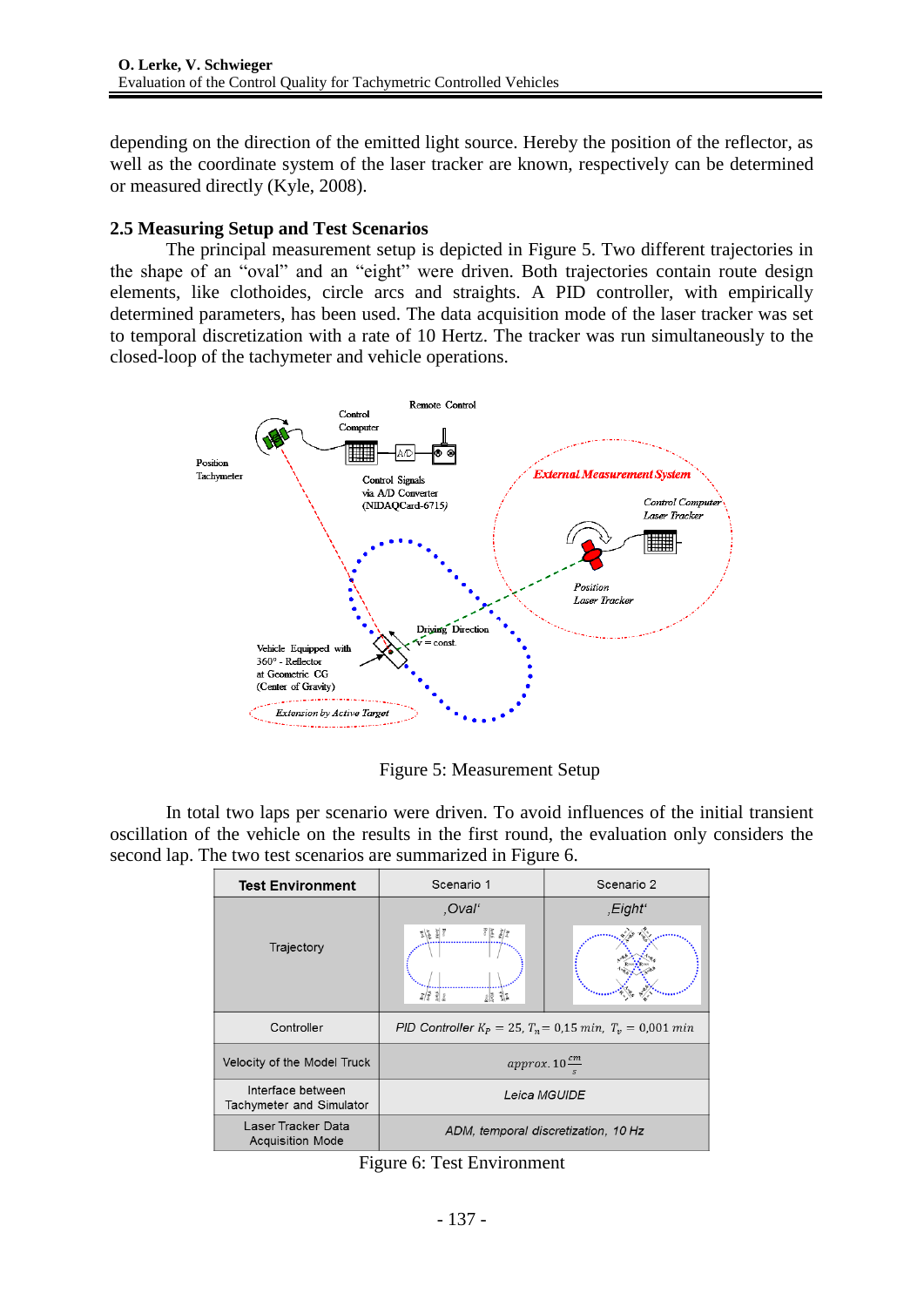The measurements have been evaluated in post-processing. The individual steps of the processing are shown in the following flowchart:



Figure 7: Processing Flowchart

## **3. Results**

Figure 8 exemplarily illustrates the courses of the graphs for the combined measure, the control quality and the measurement accuracy for scenario 1 ('Oval'). The graph for the control quality is distinctly smoother than the other two graphs. This can be explained by a smaller number of measurements, respectively a smaller number of performed comparison operations for the control quality. The number of comparison operations for the combined measure and the measurement accuracy depends on the number of tachymeter measurements, which in turn, depends on the driving velocity. In general, slightly rough courses can be detected for all graphs. This can be related to the remaining control deviation of the PIDcontroller, which causally lies in the time-dependency of the reference variable.

|  | Table 5. Resulting Rivid for the Quality I arameters |                         |             |                |  |  |
|--|------------------------------------------------------|-------------------------|-------------|----------------|--|--|
|  |                                                      | <b>Combined Measure</b> | Control     | Measurement    |  |  |
|  |                                                      | m                       | Quality [m] | Accuracy $[m]$ |  |  |
|  | "Oval"                                               | 0.0029                  | 0.0031      | 0.0028         |  |  |
|  | "Eight"                                              | 0.0028                  | 0.0031      | 0.0029         |  |  |

Table 3: Resulting RMS for the Quality Parameters

Table 3 shows the achieved quality parameters. Reconsidering the definitions from chapter 2.4, where the lateral deviation partly consists of the control quality and the measurement accuracy, one would expect that the quadratic sum of these two RMS values must result in the RMS of the combined measure. Obviously this is not the case. The consequential assumption is that unknown systematic effects play an additional role. These effects couldn't be revealed yet only by observing the combined measure. For the first time this procedure of separating control quality and measurement accuracy allows to detect such effects, which is one of the benefits of the presented, laser tracker based, evaluation system.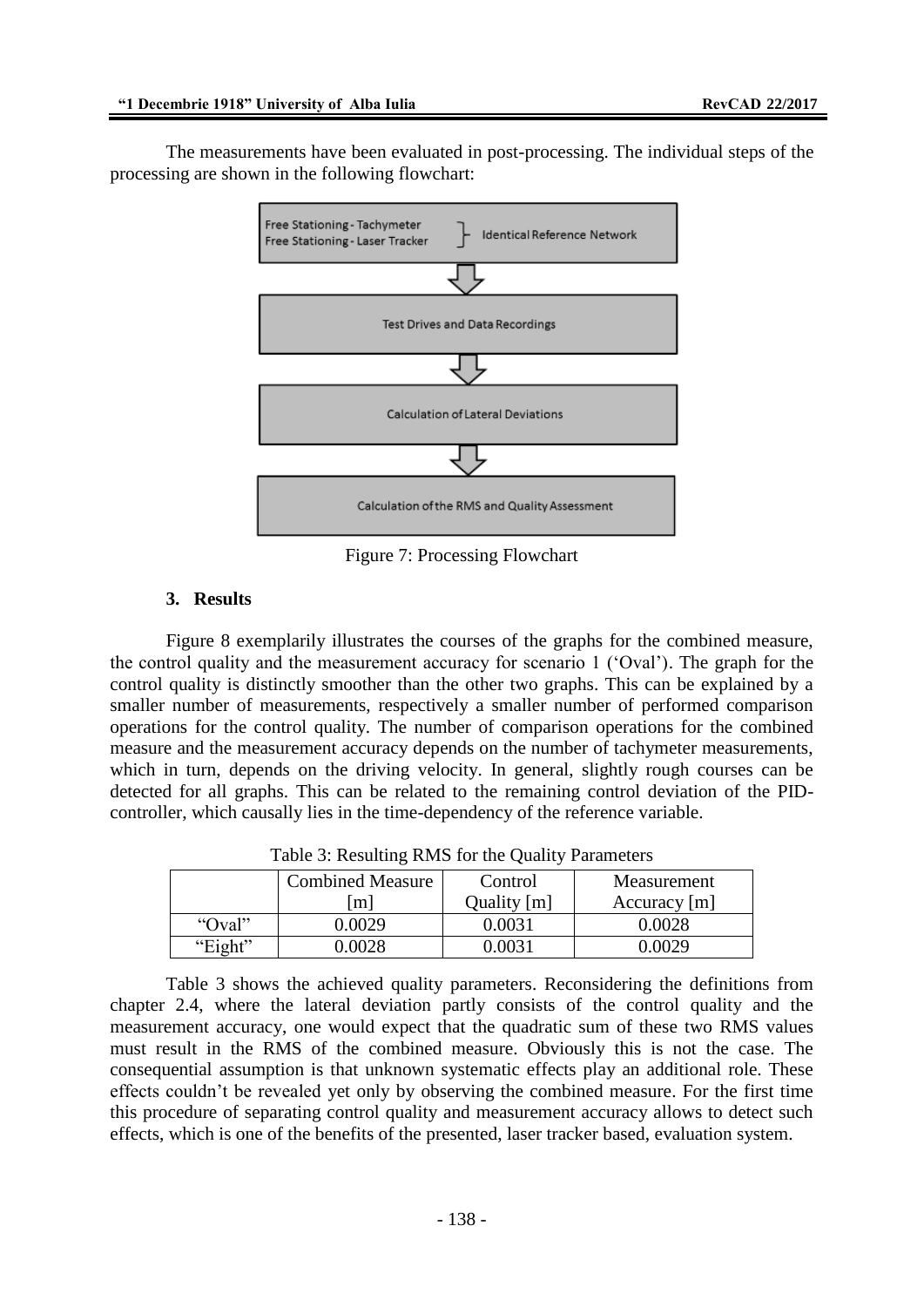

Figure 8: Results for "Oval"

### **4. Conclusions**

A new system to evaluate the control quality of construction machines has been developed. This investigation shows, that the separation of control quality and measurement accuracy, using the laser tracker in combination with an active target, is possible. Moreover, the experiment uncovers, that unknown, systematic effects, which are not explainable so far, are present in the measurement data. The evaluation process results in a control quality of 3.1 mm for the construction machine simulator. The average measurement accuracy of the tachymeter is 2.9 mm, which corresponds to the manufacturer specification. It should be noted, that all present tests were conducted under laboratory conditions and are not representative for real-world outdoor construction sites, where different effects affecting the tachymeter, like refraction or meteorological influences, would decrease the results.